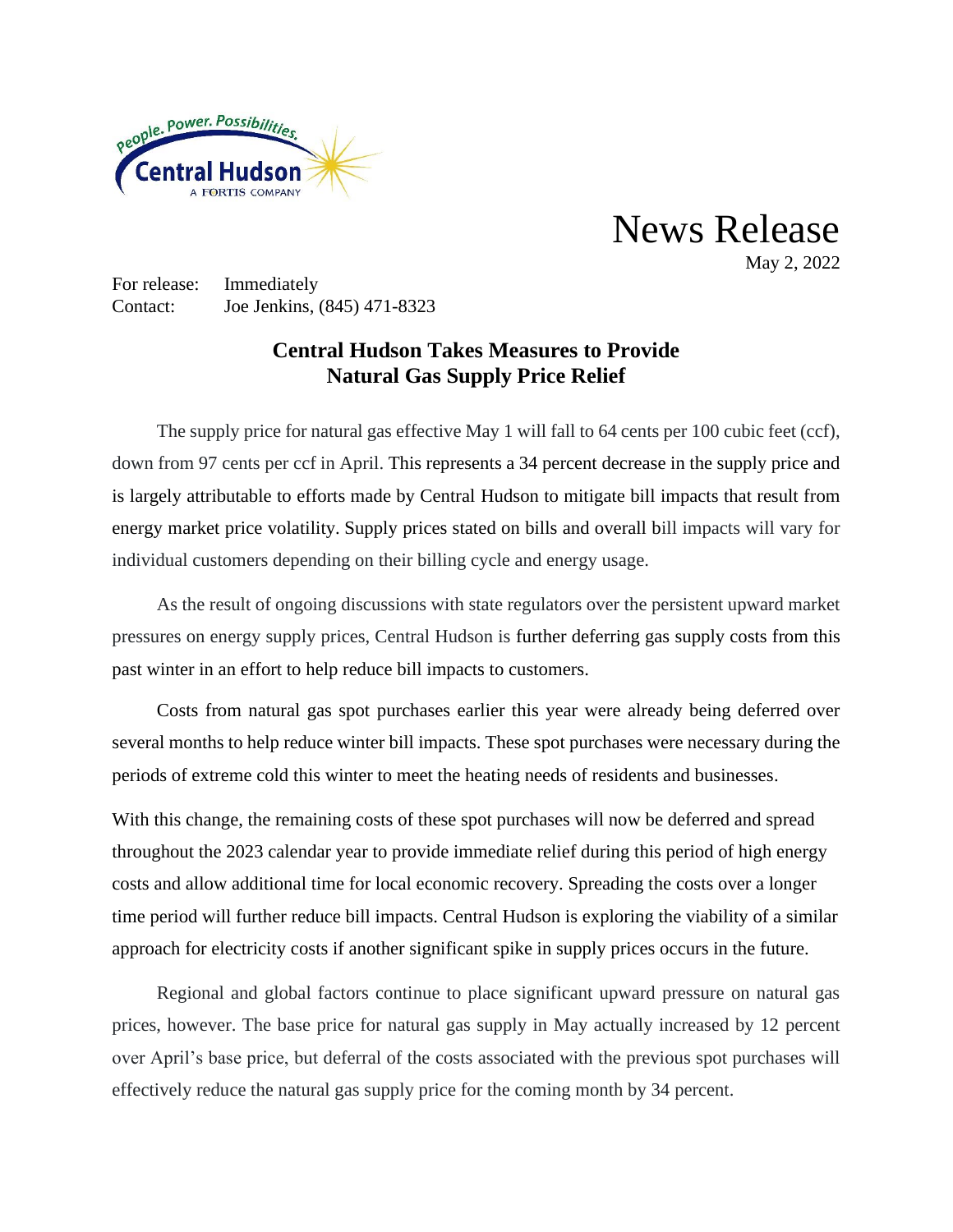Energy supply prices, which are accounted for in the supply portion of customers' bills, are market-based. Central Hudson does not mark-up nor profit on the energy that is purchased on behalf of customers. Electricity and natural gas are provided by independent generators and suppliers in the competitive energy marketplace.

The prices for other utility bill components, including taxes and delivery charges, are regulated by the State of New York and are stable. Utility bills reflect both the price of energy and usage.

Visit [www.cenhud.com/en/account-resources/rates/winter-energy-bills/](http://www.cenhud.com/en/account-resources/rates/winter-energy-bills/) to find the latest information on energy supply prices, including a video from President and CEO Charles A. Freni.



## **Energy Efficiency and Billing Programs**

Customers can help manage energy costs in various ways, such as implementing energy efficiency measures and manage bill impacts by exploring their billing options.

To avoid seasonal variations in energy bills, Central Hudson customers may enroll in the Budget Billing program. Budget Billing divides a household's average annual energy bill into 11 even monthly payments, with the 12th month's payment adjusted up or down to reflect actual usage and market prices. This program makes energy bills more predictable and can help in managing household budgets.

Customers may also wish to investigate fixed rate options for electric and natural gas supply offered by Energy Service Companies. Fixed rate options do not necessarily provide the lowest average annual cost but do serve as protection against market volatility and price spikes.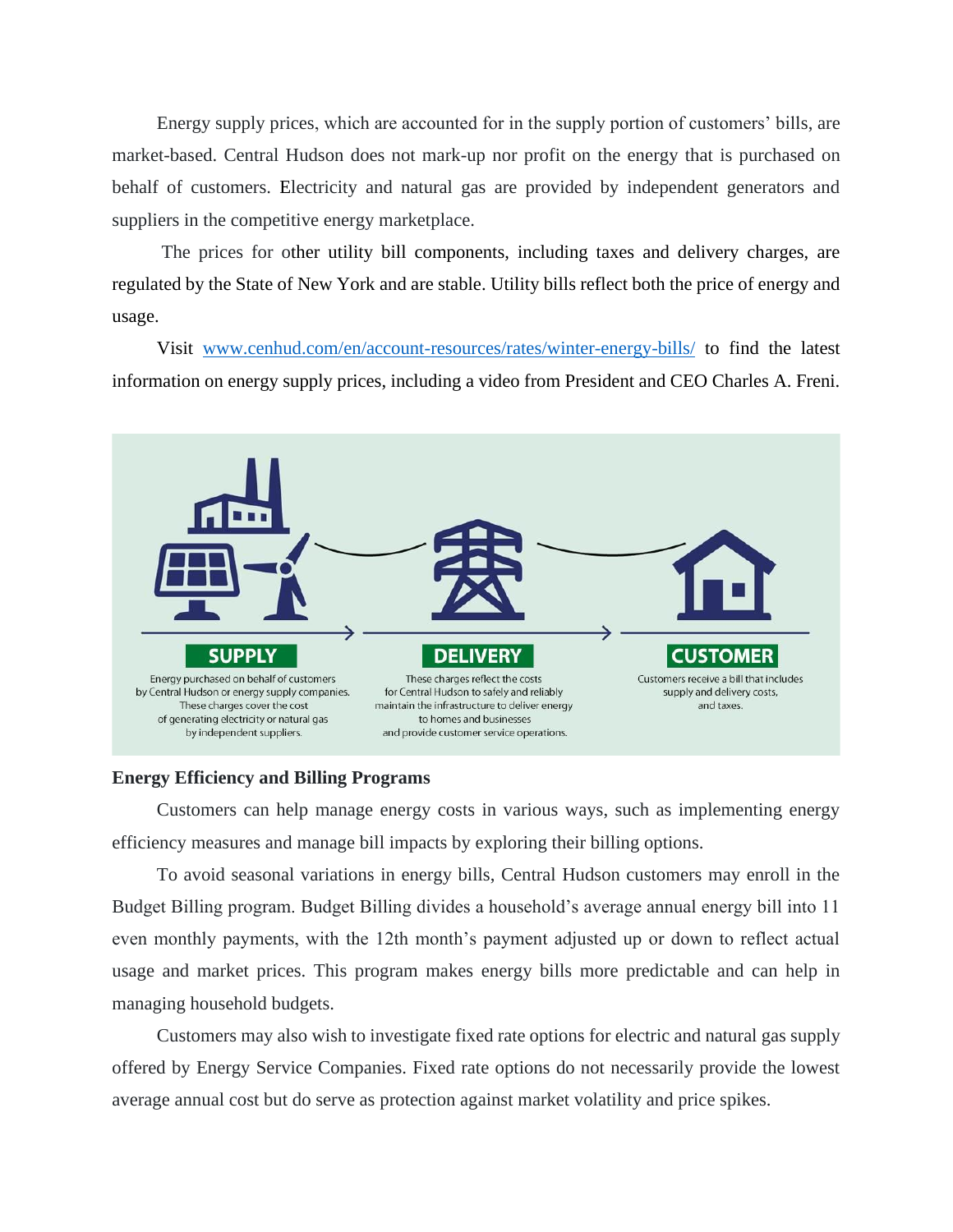Payment assistance options are also available to qualifying customers. The federally funded Home Energy Assistant Program (HEAP) grants are now available for income-qualified residents. HEAP grant recipients also qualify for Central Hudson's monthly Bill Discount program.

Central Hudson's Clean Energy Marketplace provides a resource for customers to learn about renewable energy options. Customers can save up to 10 percent on their utility bill while also investing in local clean energy projects. Residents and businesses may subscribe by visiting [http://CleanEnergyMarket.cenhud.com](http://cleanenergymarket.cenhud.com/) to purchase a portion of the electricity produced by the project of their choice.

Other programs include Deferred Payment Agreements that help customers catch up by paying a past-due account balance in monthly installments, the Extra Security Plan which offers an extended billing due-date for qualified customers on a fixed income and the Good Neighbor Fund which provides last resort grants for families who have exhausted all other means of assistance, Learn more about Central Hudson's assistance programs by visiting [www.cenhud.com/account-resources/assistance-programs/.](http://www.cenhud.com/account-resources/assistance-programs/)

Low-cost and no-cost efficiency measures homeowners can take to help manage energy costs include:

- Insulating ducts and hot water pipes where they run through uninsulated areas, such as crawl spaces, and repairing leaks in the duct system;
- Adding insulation, particularly in the attic;
- Turning down thermostats (each degree saves up to three percent on energy use);
- Keeping radiators and heating ducts clear of furniture to allow heat to circulate freely; and/or
- Sealing air leaks with weather stripping and caulk, which can save up to 10 percent on the use of heating fuels.

Central Hudson offers energy efficiency incentives for homes and businesses, including rebates of up to \$1,000 on new, high-efficiency natural gas home heating systems, up to \$1,600 on electric heat pump systems, \$250 on indirect natural gas water heaters and up to \$1,000 on high efficiency heat pump water heaters. A complete description of Central Hudson's rebates and programs is available at *[www.CentralHudson.com](http://www.centralhudson.com/)* and clicking on "Save."

Discounted energy efficiency products with instant savings for Central Hudson customers are available at local participating retailers. Available items include LED bulbs, smart thermostats, advanced power strips, water-saving products and more. For a list of participating retailers